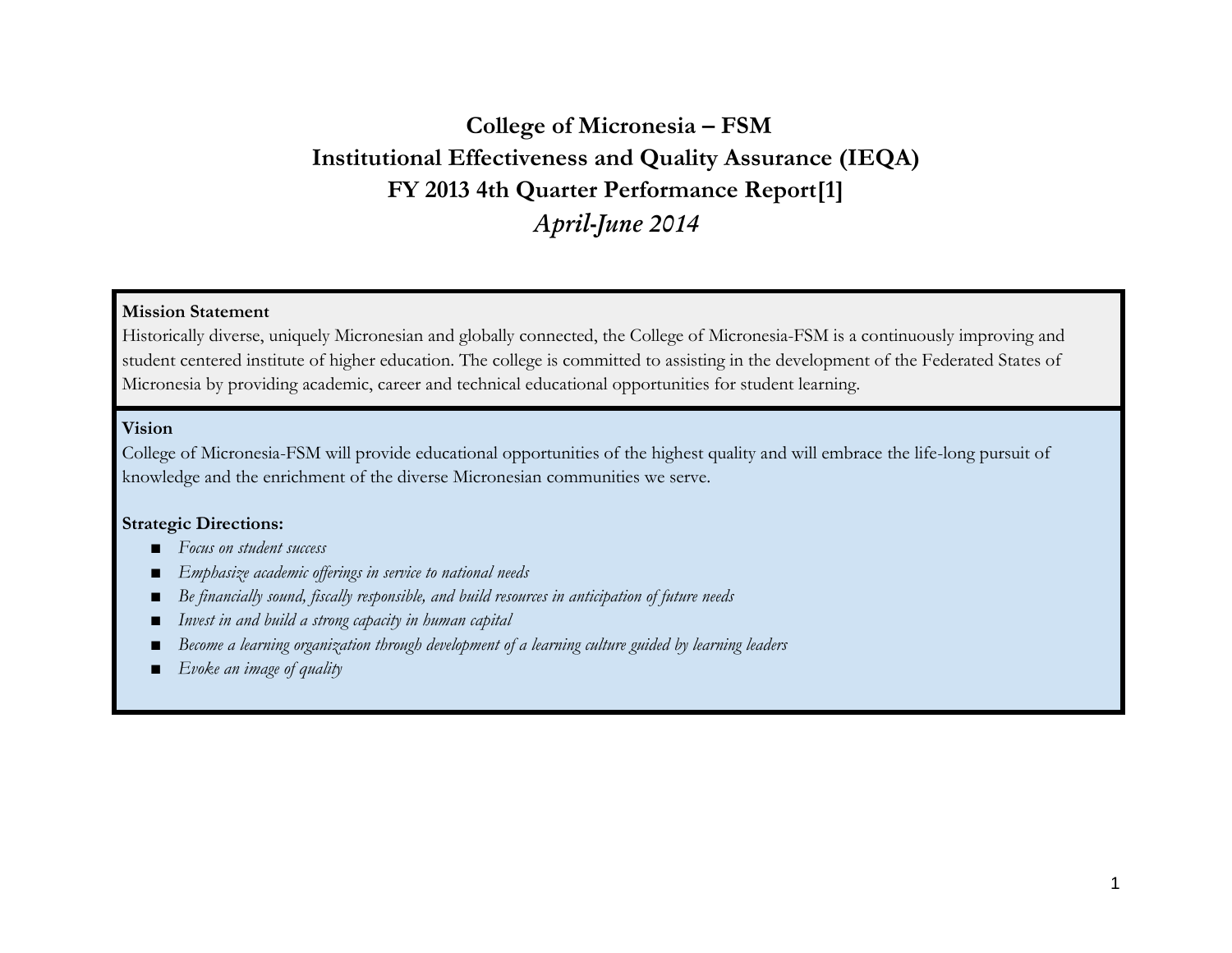### *Focus on student success*

| Office      | Accomplishments                                                                                                                                                                                                                                                                                                                                                                                                                                                       | IEMP# | <b>ACCJC</b> Standard |
|-------------|-----------------------------------------------------------------------------------------------------------------------------------------------------------------------------------------------------------------------------------------------------------------------------------------------------------------------------------------------------------------------------------------------------------------------------------------------------------------------|-------|-----------------------|
| <b>IRPO</b> | Program Prioritization: IRPO joined the program prioritization working group in preparation,<br>development, and rating of the programs using the program prioritization rating chart.<br>Assist in preparation of chart and teams assigned to go about the program prioritization.<br>$\bullet$<br>Several programs had been reviewed of program rating is ongoing. Results will be<br>$\bullet$<br>available when all processes and team assignments are completed. | AP1.1 |                       |

#### **Focus on student success – Measures of success**

#### **Student Performance**

· Course completion rates (ABCorP) will be at least 69% fall & spring semester 2013/2014.

· Overall withdrawal rates will be less than 8.3 percent for fall semester 2013 and 9.5 percent for spring semester 2014.

· General Education Assessment – Course completion rates for EN 120A & 120B for fall 2013 and spring 2014 will be at least 63% for EN 120A & 64% for EN 120B.

· Institutional Student Learning Outcomes Assessment – students will average at least 2.1 on the American Association of Colleges and Universities Value: Valid Assessment of Undergraduate Education components for Oral Communication, Written Communication and Foundation and skills for life-long learning outcomes rubrics for AY 2013/14.

#### **Completion and Transfer**

· Certificate and degree completion rates for the FY 2013 cohort of new full time students at 150% will be 14.4%, FY 2014 cohort of new full time students at 150% will be 16.4% and FY 2015 cohort of new full time students at 150% will be 18.4%.

· Performance at transfer institution: To be established in AY 2013/14.

#### **Retention and Persistence**

Fall-spring persistence rate of will be a minimum of 78% for new full time students cohort in fall 2013 who persist to spring 2014, fall-fall retention rates will be a minimum of 65% for new full time students cohort in fall 2013 who return in fall 2014.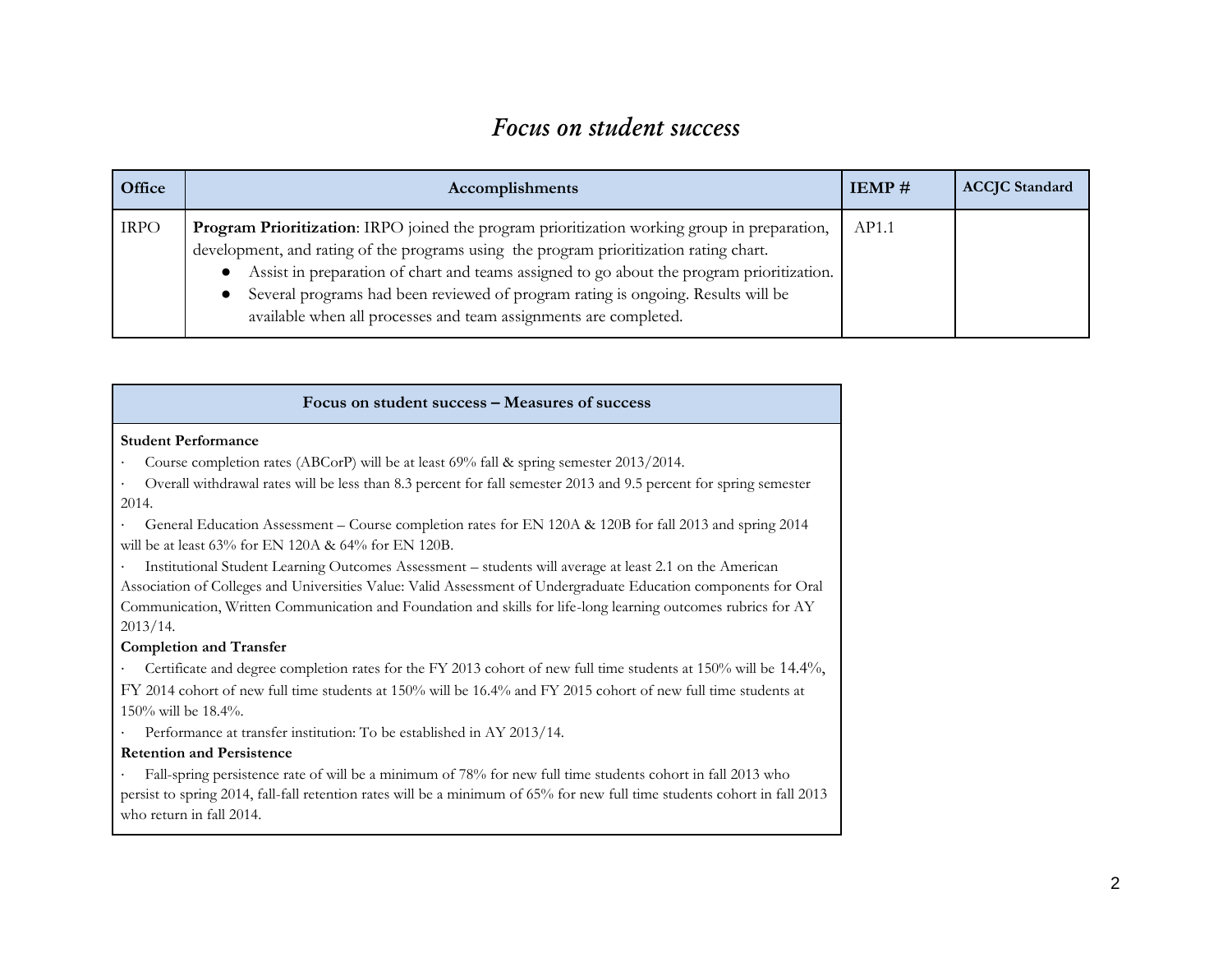#### **Job Market**

- Career program completer's employment status (within FSM): Baseline data to be established in AY 2013/14.
- Employer rating: Revised employer survey to be delivered in fall 2013 for establishment of baseline data.
- Internship experiences: Baseline data to be established in AY 2013/14.

#### **Satisfaction and Engagement**

· CCSSE & CCFSSE: Targets to be set by September 2013 based on CCSSE and CCFSSE administered in spring 2013.

#### **Emphasize academic offerings in service to national needs – Measures of Success**

#### **Articulation and Partnerships**

- · Articulation agreements: a) One additional articulation agreement will be added annually and b) transcript analysis in summer 2013 will be used to establish baseline data for student transfer to institutions with articulation agreements.
- Partnership agreements: a) Two partnership agreements will be added over the period of the strategic plan and b) students' participation in partnership programs.

#### **Certification examinations**

· Percent of students passing certification examinations based on testing options available in the FSM (Career and Technical Education (CTE) is working to establish the FSM as a testing center for critical CTE certifications).

· Percent of graduates passing FSM Teacher Certification (target to be established fall 2013).

#### **Training and Opportunities**

- Percent increase in training opportunities based on baseline data to be established in summer 2013.
- Assessment of impact of training on work performance, based on survey of program participation, meeting training goals within 3 months of conclusion of training. Assessment criteria to be included in training design.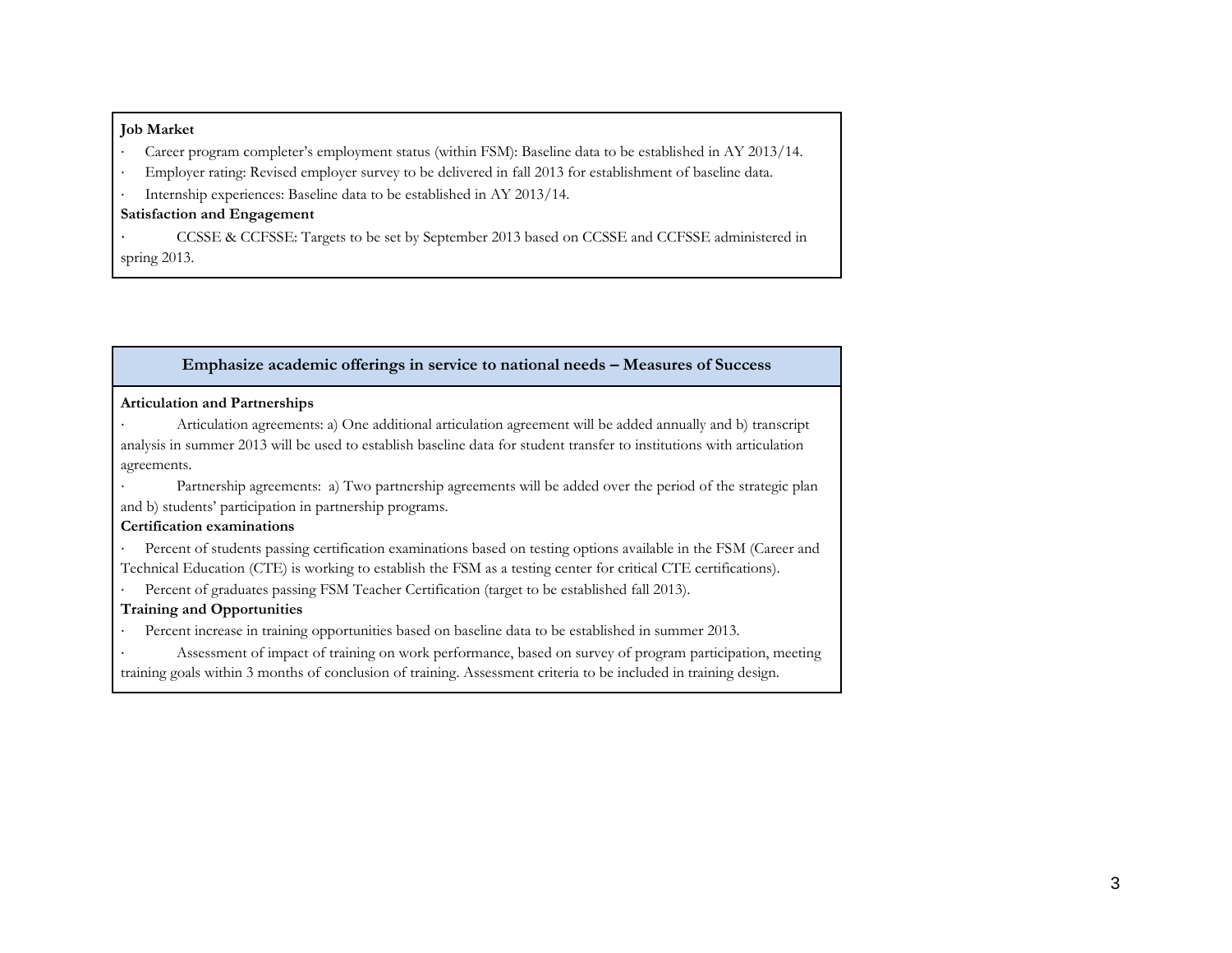**Be financially sound, fiscally responsible, and build resources in anticipation of future needs – Measures of success**

#### **Endowment and Fund balance**

· Percent decrease in fund balance per year will not exceed five (5) percent.

· Dollar amount and percent change in endowment per year. Target for fundraising is \$50,000 annually. The Friends of the College of Micronesia – FSM foundation is currently being organized and will be setting endowment targets in AY 2013/14.

#### **Revenue Sources and Allocations**

Diversity of revenue sources: Target to set summer 2013.

### *Invest in and build a strong capacity in human capital*

| Office      | Accomplishments                                                                                                                                                                                                                                                                                                                                                                                                                                                                | IEMP# | <b>ACCJC</b> Standard |
|-------------|--------------------------------------------------------------------------------------------------------------------------------------------------------------------------------------------------------------------------------------------------------------------------------------------------------------------------------------------------------------------------------------------------------------------------------------------------------------------------------|-------|-----------------------|
| <b>IEQA</b> | ACAALO conducted writing workshops for Program Assessment Summaries (PASs). Assessment<br>coordinator developed and conducted PAS writing workshops between April 23-31 for faculty responsible<br>for writing PAS for their programs. A total of 15 faculty participated, five from National Campus and 15<br>from Pohnpei Campus. Assessment results of the writing workshop can be found at:<br>http://wiki.comfsm.fm/@api/deki/files/3259/=PAS Training survey results.pdf |       |                       |
| <b>IEQA</b> | ACAALO attended the first session of three of the Assessment Leadership Academy in Oakland,<br>California from June 2-7, 2014. The trip report can be found at:<br>http://wiki.comfsm.fm/@api/deki/files/3260/=ACAALO_trip_report_ALA.pdf                                                                                                                                                                                                                                      |       |                       |
| <b>IEQA</b> | ACAALO was accepted into the Data and Decision Academy hosted by the Association for Institutional<br>Research. ACAALO was awarded the Presidential Scholarship for the academy. The courses that were<br>selected: Introduction to Learning Outcomes – June 9, 2014 – July 28, 2014 and Foundations of Data<br>Management - August 4, 2014 - September 22, 2014                                                                                                               |       |                       |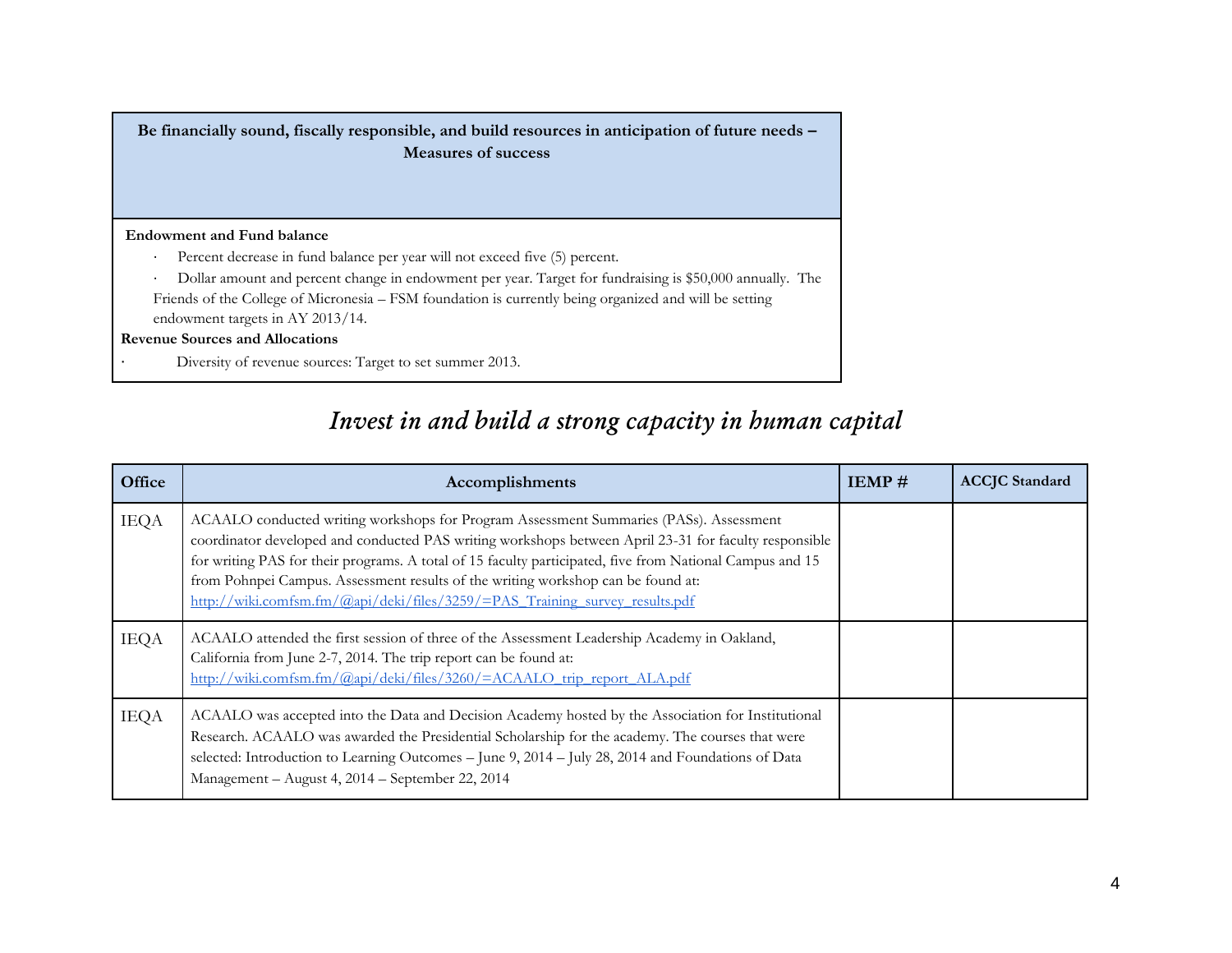| Invest in and build a strong capacity in human capital - Measures of success                                 |
|--------------------------------------------------------------------------------------------------------------|
| Credentialing                                                                                                |
| Tracking of faculty and staff credentials based on aspirational credentialing to be set by September 2013    |
| <b>Professional Development</b>                                                                              |
| Percent allocation of professional development funds against prioritized capacity development needs based on |
| prioritized to be established summer 2013.                                                                   |
| Impact of professional development on work performance based on employee and supervisors survey within       |
| three (3) months of completion.                                                                              |

# *Become a learning organization through development of a learning culture guided by learning leaders*

| Office      | Accomplishments                                                                                                                                                                                                                                                                                                                                                                                                                                                                                                                                                                                                                        | IEMP#       | <b>ACCJC</b><br>Standard |
|-------------|----------------------------------------------------------------------------------------------------------------------------------------------------------------------------------------------------------------------------------------------------------------------------------------------------------------------------------------------------------------------------------------------------------------------------------------------------------------------------------------------------------------------------------------------------------------------------------------------------------------------------------------|-------------|--------------------------|
| <b>IRPO</b> | 3 day Management workshop<br>FSM management training by consultant Dr. Watson of Watson Training and<br>Development Company based in Guam. IRPO Director was identified by VPIEQA as a<br>participant of the three day workshop scheduled on April 8-10, 2014. The workshop<br>was held at the MITC rooms and the FSM-China Friendship Sports Center practice<br>gym. Topics were focused on:<br>Managing Employee Performance (MEP)<br>Setting and communication performance expectations<br>$\blacksquare$<br>Deciding how to handle performance problems<br>$\blacksquare$<br>Leadership Series<br>• Improving employee work habits | AP1.4/SP4.2 |                          |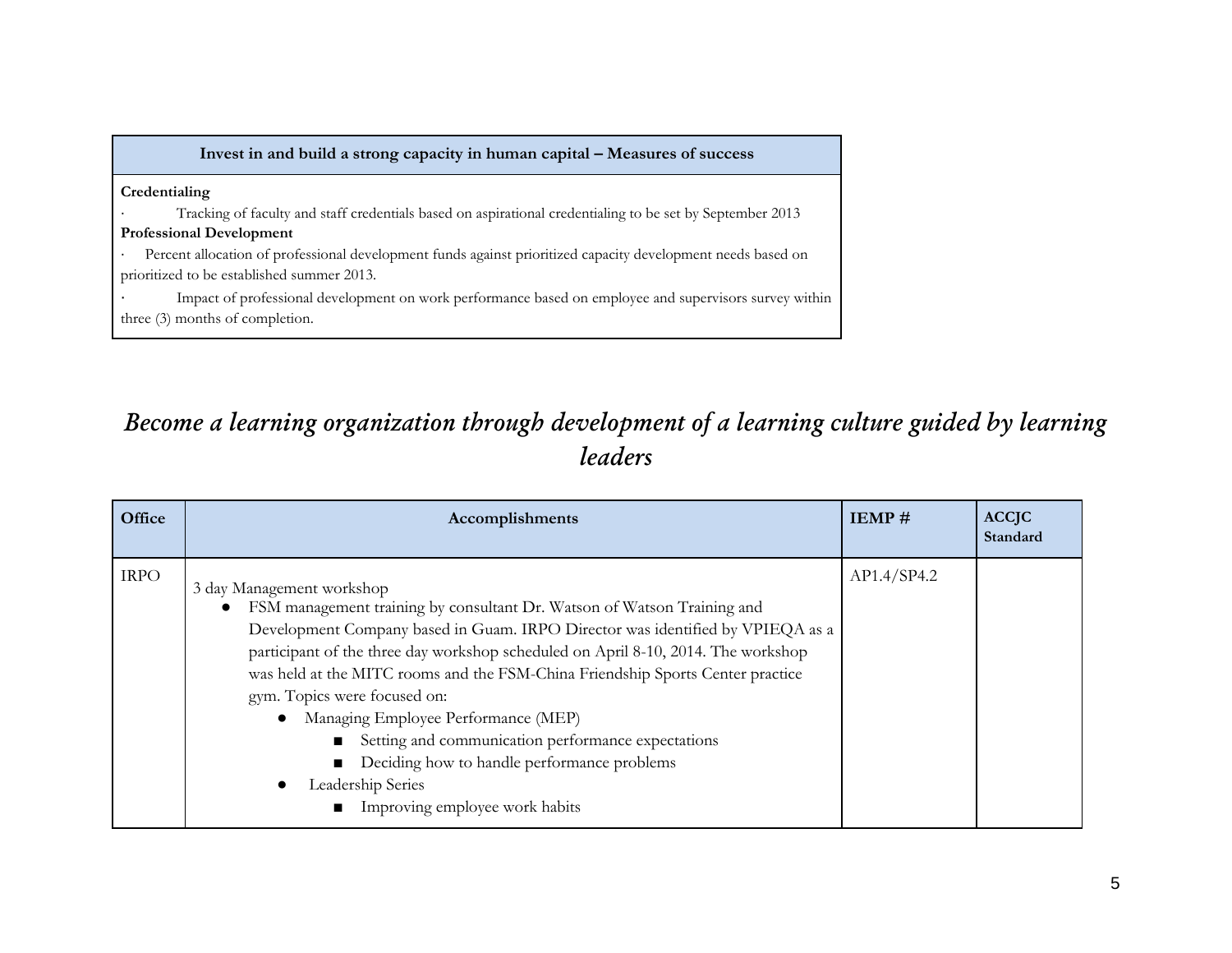| ■ The three day workshop |  |
|--------------------------|--|
|                          |  |

**Become a learning organization through development of a learning culture guided by learning leaders – Measures of success**

#### **Learning Organization**

Assessment of the college as a learning organization centered on Peter Senge's Five Disciplines: Systems thinking, Personal mastery, Mental models, Building shared vision, and Team learning. Assessment to be based on evidence generated by the governance structure: committee and team minutes, policy assessment, and program reviews, etc.: Baseline data to be established using a learning organization survey in September 2013.

Examine organizational culture and organizational leaders for evidence of "proactivity, commitment to learning to learn, positive assumptions about human nature, belief that the environment can be managed, commitment to truth through pragmatism and inquiry, positive orientation toward the future, commitment to full and open task-relevant communication, commitment to cultural diversity, commitment to systemic thinking, and believe that cultural analysis is a valid set of lenses for understanding and improving the world" (Schein, 2010).

#### **Communications**

· CCSSE and CCFSSE analysis: Targets to be set by September 2013 based on CCSSE and CCFSSE administered in spring 2013.

#### **Policies**

- One hundred (100%) percent of policies to be reviewed and updated by 2016.
- Percent of policies assessed as per policy assessment cycle (95%)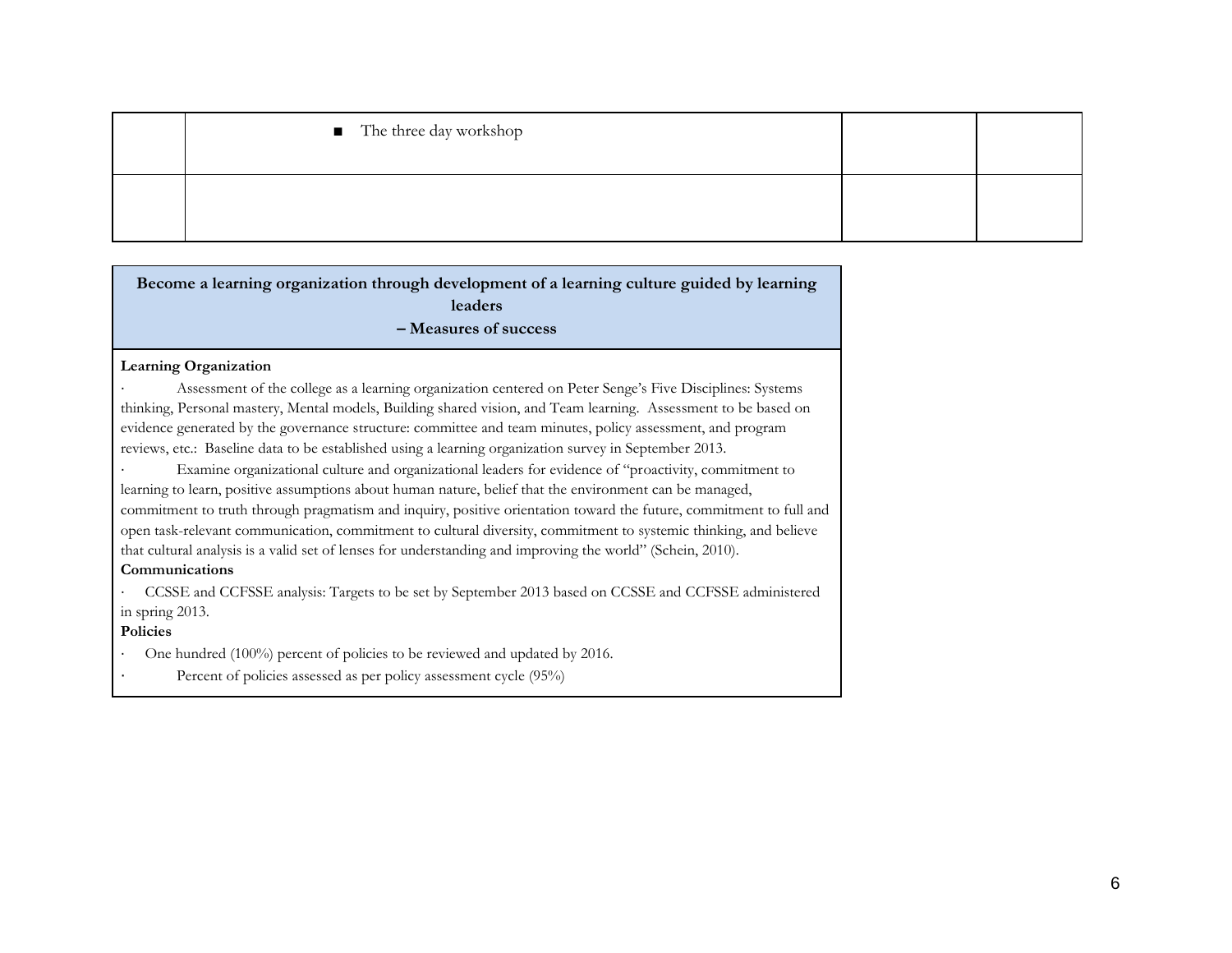# *Department Response to Self-Identified Issues: Planning Agendas*

| Office      | <b>Planning Agenda</b><br>Item                                                                                                                                  | <b>ACCJC</b><br>Standard | Work Completed & Evidence                                                                                                                                                                                                                                                                                                                                                                                                                                                                                                                                                                                                                                                                                                                                                                                                                                                                                                                                                                                                                                                                                                                                                                                                                                        |
|-------------|-----------------------------------------------------------------------------------------------------------------------------------------------------------------|--------------------------|------------------------------------------------------------------------------------------------------------------------------------------------------------------------------------------------------------------------------------------------------------------------------------------------------------------------------------------------------------------------------------------------------------------------------------------------------------------------------------------------------------------------------------------------------------------------------------------------------------------------------------------------------------------------------------------------------------------------------------------------------------------------------------------------------------------------------------------------------------------------------------------------------------------------------------------------------------------------------------------------------------------------------------------------------------------------------------------------------------------------------------------------------------------------------------------------------------------------------------------------------------------|
| <b>IEQA</b> | Continue to revisit the<br>mission at the annual<br>president's retreat                                                                                         | IA1 $(1$ of 4)           | President Daisy eliminated the term retreat, as it contained past negative connotations and<br>feelings of exclusion. Instead the term summit is now utilized. The mission was reviewed during<br>2012-2103 via the Visioning Summits, Board of Regents Visioning Exercise, the Mission<br>Statement Working Group, the Strategic Plan Working Group, a college-wide survey and the<br>Executive Committee. The history of this process is captured in the 2013 Accreditation Reports:<br>Combined Midterm and Follow Up Report http://www.comfsm.fm/accreditation/2013/midterm-<br>$\bullet$<br>report/MidTerm_and_Follow_Up_Report_2013_Final.pdf<br>Supplemental Report http://www.comfsm.fm/accreditation/2013/supplemental-<br>report/Supplemental_Report_May_2013_Final.pdf<br>With reaffirmation of accreditation June 2013, and in compliance with the Commission's Policy on<br>Substantive Change, IEQA will submit a substantive change report to the Commission in<br>November 2014, for approval to change the college mission statement.<br>Moving forward, the VPIEQA will request the Executive Committee review, deliberate and<br>recommend to the Board of Regents, the expected process for mission review, both informally<br>and formally. |
| <b>IEQA</b> | Continue to evaluate and<br>assess the effectiveness of<br>our mission statement.                                                                               | IA1 $(2 \text{ of } 4)$  | Evidenced under I.A.1.                                                                                                                                                                                                                                                                                                                                                                                                                                                                                                                                                                                                                                                                                                                                                                                                                                                                                                                                                                                                                                                                                                                                                                                                                                           |
| <b>IEQA</b> | Revise the mission<br>statement as needed in<br>light of changing<br>environmental factors<br>such as outward<br>migration, workforce<br>needs, reduced funding | IA1 $(3$ of 4)           | Evidenced under I.A.1                                                                                                                                                                                                                                                                                                                                                                                                                                                                                                                                                                                                                                                                                                                                                                                                                                                                                                                                                                                                                                                                                                                                                                                                                                            |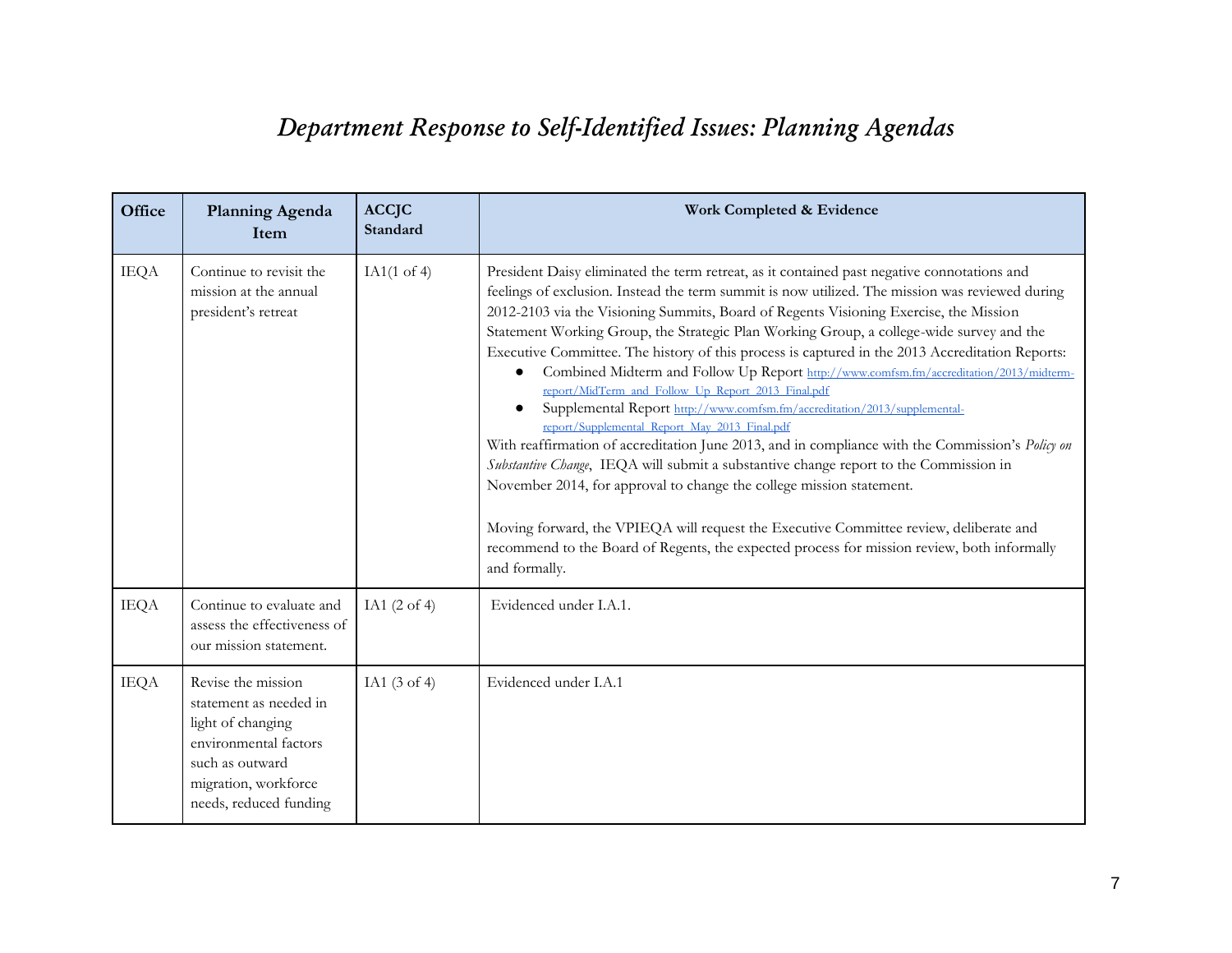|             | allocations, and regional<br>and global factors.                                                                                                          |                           |                                                                                                                                                                                                                                                                                                                                                                                                                                                                                                                                                                                                                                                                                                                                                                                                                                                                                                                                                                                                                   |
|-------------|-----------------------------------------------------------------------------------------------------------------------------------------------------------|---------------------------|-------------------------------------------------------------------------------------------------------------------------------------------------------------------------------------------------------------------------------------------------------------------------------------------------------------------------------------------------------------------------------------------------------------------------------------------------------------------------------------------------------------------------------------------------------------------------------------------------------------------------------------------------------------------------------------------------------------------------------------------------------------------------------------------------------------------------------------------------------------------------------------------------------------------------------------------------------------------------------------------------------------------|
| <b>IEQA</b> | Develop specific goals<br>and objectives for<br>addressing the "uniquely<br>Micronesian" component<br>of the mission.                                     | IA1 $(4$ of 4)            | This matter has been resolved, and is captured in the Visioning Summit Reports of fall 2012 and<br>Accreditation Reports from spring 2013.<br>Combined Midterm and Follow Up Report http://www.comfsm.fm/accreditation/2013/midterm-<br>$\bullet$<br>report/MidTerm_and_Follow_Up_Report_2013_Final.pdf<br>Supplemental Report http://www.comfsm.fm/accreditation/2013/supplemental-<br>report/Supplemental_Report_May_2013_Final.pdf                                                                                                                                                                                                                                                                                                                                                                                                                                                                                                                                                                             |
| <b>IEQA</b> | Continue to revisit the<br>mission on a regular basis<br>and revise as necessary.                                                                         | IA2-4 (1 of 3)            | Evidenced under I.A.1.                                                                                                                                                                                                                                                                                                                                                                                                                                                                                                                                                                                                                                                                                                                                                                                                                                                                                                                                                                                            |
| <b>IEQA</b> | Include questions in<br>annual stakeholder survey<br>related to knowledge,<br>understanding, and<br>support of the mission.                               | IA2-4 $(2 \text{ of } 3)$ | Annual stakeholder surveys have not been conducted. However, data on the mission from<br>stakeholders is captured in the Visioning Summit Reports of fall 2012 and the Board of Regents<br>Visioning Exercise.<br>Visioning Summit 2012: August 8-9, 2012, National Campus<br>$\bullet$<br>http://www.comfsm.fm/irpo/visioning-summit/Visioning-Summit-2012-REPORT.pdf<br>Chuuk Campus: ChAWG Report on Chuuk Min-Summit<br>$\bullet$<br>http://www.comfsm.fm/accreditation/2013/midterm-report/MiniSummitRpt_Chuuk.pdf<br>Kosrae Campus Report: Phase II Visioning Summit<br>$\bullet$<br>http://www.comfsm.fm/accreditation/2013/midterm-<br>report/Report_on_Phase_II_Visioning_Summit_at_Kosrae_Campus.pdf<br>Yap Campus Mini Visioning Summit Report http://www.comfsm.fm/dcr/misc/yap/Mini-<br>$\bullet$<br>Visioning-Summit-Report_Yap.pdf<br>Board of Regents Visioning Exercise http://www.comfsm.fm/accreditation/2013/midterm-<br>$\bullet$<br>report/COM-FSM.Visioning_Exercise_Summary.8.10.12.pdf . |
| <b>IRPO</b> | Continue efforts to<br>increase data driven<br>decision making with<br>committees, programs,<br>departments, and<br>divisions across all<br>campus sites. | IB1 $(1 \text{ of } 3)$   | IRPO updates its website on a weekly basis:<br>Through direct access to its website, IRPO has been able to provide updated trends data that is<br>accessible by the college community. Data trends include desegregated trends data for: headcount,<br>FTE, credits, average credits (enrolled, attempted and earned), full time (>=12 credits) enrolled<br>and earned, breakdowns by majors, graduation rates, completers, course completion, etc.<br>http://www.comfsm.fm/?q=irpo-data-center.                                                                                                                                                                                                                                                                                                                                                                                                                                                                                                                  |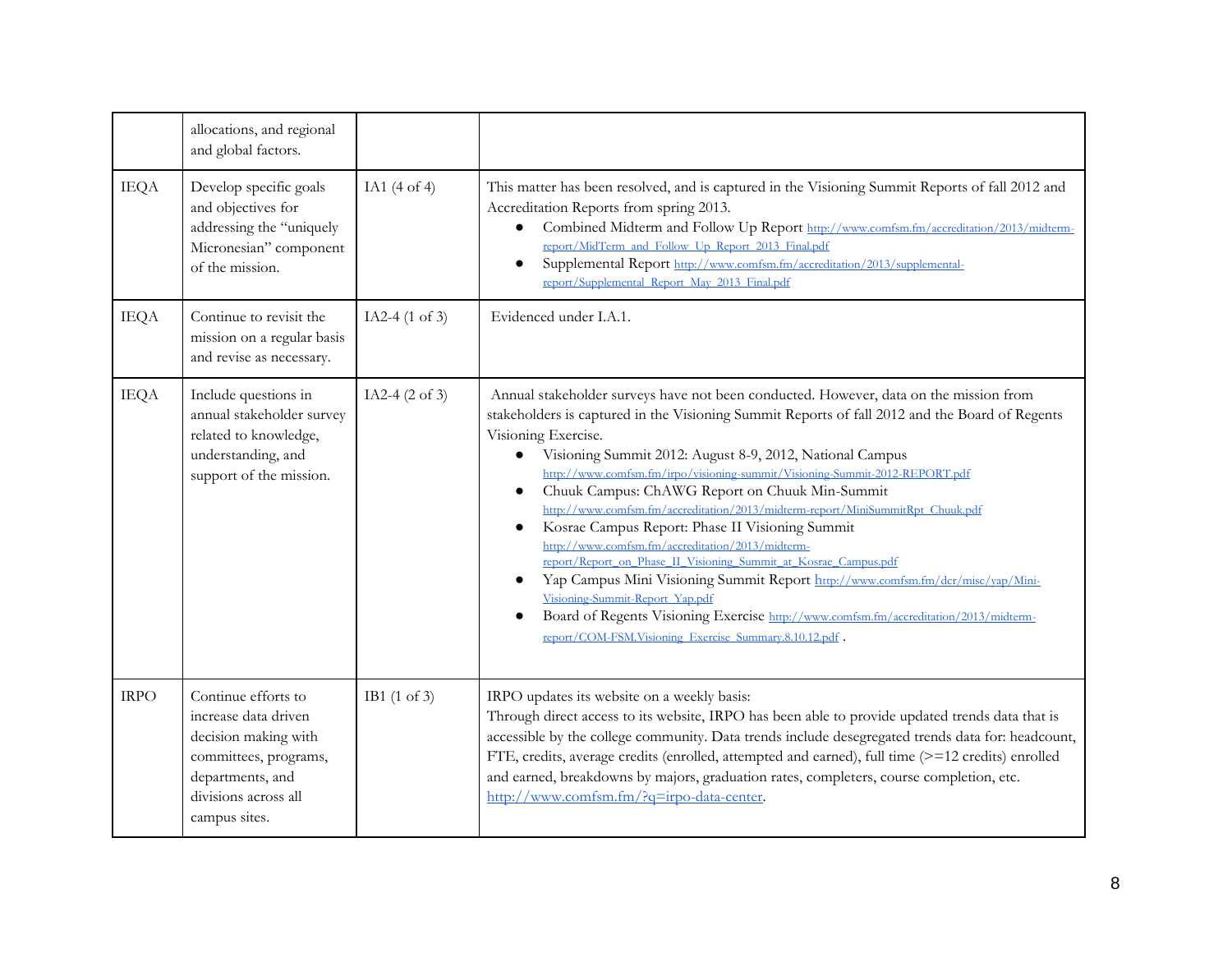| <b>IRPO</b> | Continue efforts to<br>provide timely and easy<br>access to institutional data<br>through the college<br>website.                          | IB1 $(2 \text{ of } 3)$ | Data Reporting<br>same as IB1 $(1 \text{ of } 3)$ above<br><b>Data and Reporting</b><br>Program Prioritization<br>IRPO joined the program prioritization working group in preparation,<br>$\circ$<br>development, and rating of the programs using the new program<br>prioritization rating chart.<br>Prepared chart and teams assigned to go about the program<br>prioritization.<br>Several programs had been reviewed by designated teams. -<br>Ongoing. Results will be available when all processes and team<br>assignments are completed.<br><b>Quarterly Report</b><br>o FY2014 2nd Quarterly Performance Reports prepared, and<br>submitted the approved report to FSM President's Office and<br>SBOC Office on Wednesday, April 29, 2014. Reports are<br>published on the <b>IRPO</b> website<br>Data files<br>Prepared and published the following data:<br>$\circ$<br><b>Spring 2014 Semester Data Summary</b><br><b>Summer 2014 Semester Data Summary</b> |
|-------------|--------------------------------------------------------------------------------------------------------------------------------------------|-------------------------|-----------------------------------------------------------------------------------------------------------------------------------------------------------------------------------------------------------------------------------------------------------------------------------------------------------------------------------------------------------------------------------------------------------------------------------------------------------------------------------------------------------------------------------------------------------------------------------------------------------------------------------------------------------------------------------------------------------------------------------------------------------------------------------------------------------------------------------------------------------------------------------------------------------------------------------------------------------------------|
| <b>IRPO</b> | Regularly update and<br>publish the college annual<br>fact book, enrollment<br>management indicators,<br>and "institutional<br>scorecard". | IB1 $(3 \text{ of } 3)$ | Our COM-FSM current Factbook and Factsheets are available at:<br>http://www.comfsm.fm/?q=irpo-grads                                                                                                                                                                                                                                                                                                                                                                                                                                                                                                                                                                                                                                                                                                                                                                                                                                                                   |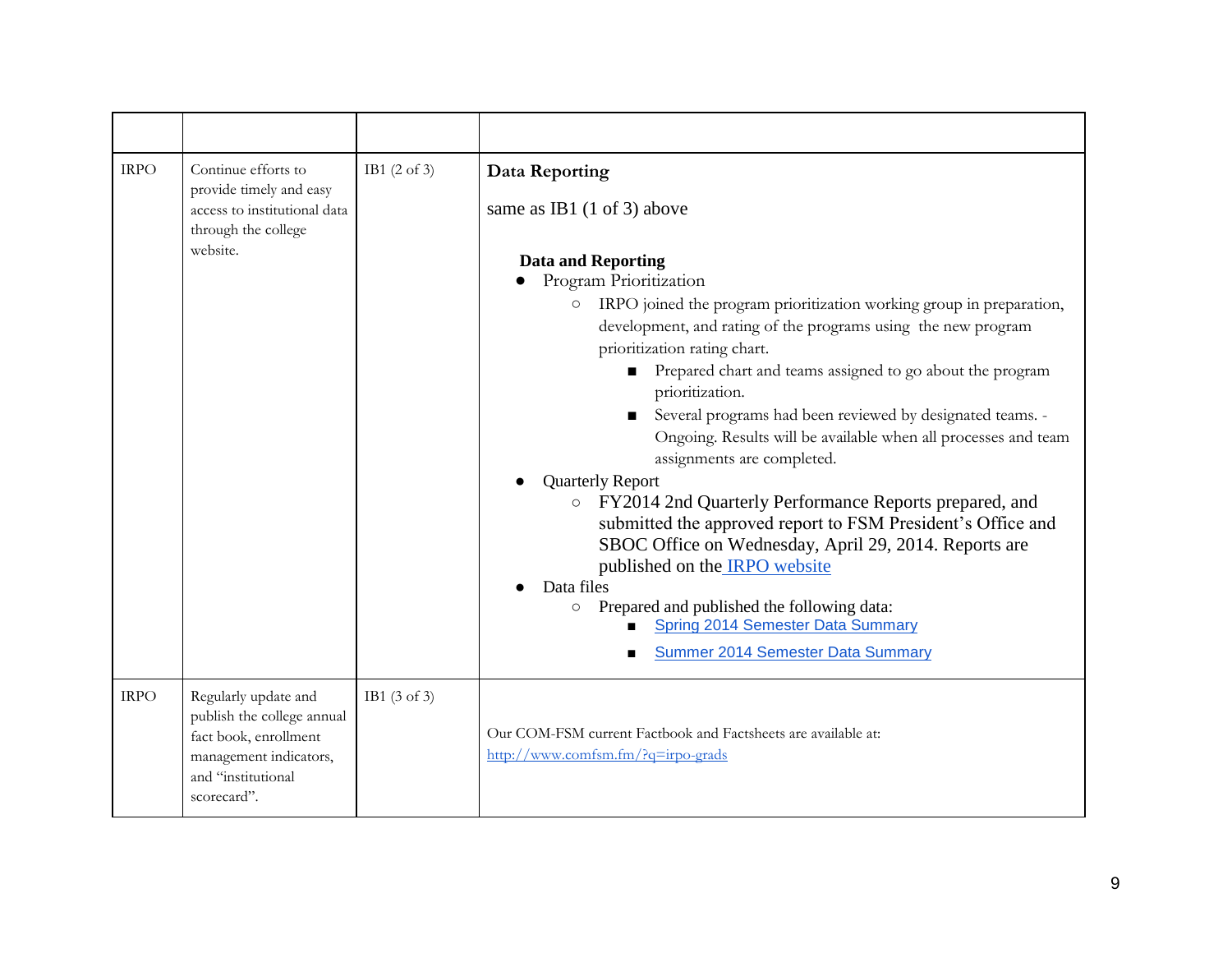| <b>IEQA</b>                | Ensure leveling of<br>learning outcomes over<br>time.                                                             | IB3-4 $(2 \text{ of } 4)$ | Neither the meaning nor genesis of this planning agenda could be determined.                                                                                                                                                                                                                                                                                                                                                                                                                                                                                                                                                                                                                                                                                                                                                                                                                                                         |
|----------------------------|-------------------------------------------------------------------------------------------------------------------|---------------------------|--------------------------------------------------------------------------------------------------------------------------------------------------------------------------------------------------------------------------------------------------------------------------------------------------------------------------------------------------------------------------------------------------------------------------------------------------------------------------------------------------------------------------------------------------------------------------------------------------------------------------------------------------------------------------------------------------------------------------------------------------------------------------------------------------------------------------------------------------------------------------------------------------------------------------------------|
| <b>ITO</b>                 | Increase bandwidth to<br>allow for easier<br>communication and<br>regular and meaningful<br>input by all campuses | IB3-4 $(3 \text{ of } 4)$ | Yap, Chuuk and Kosrae Campuses continue usage of their new primary connections for<br>internet services changed to ADSL with data rates of 1537/768 kbps each. Pohnpei campus<br>also on ADSL link continues on their 1537/768 kbps via T1 link, this appears to be working<br>well in terms of overhead and local connection congestion problems in the recent past. FMI<br>campus retains their T1 link to Yap campus as their primary internet service line. The link<br>type change is offers larger bandwidth speeds for internet and viable options for bandwidth<br>and associated services inter campus over a secondary DSL link.<br>All campuses except for PNI campus and FMI continue on to use a second ADSL type<br>connection at a lower data rate for intercampus bound traffic only such as VoIP, SIS and<br>COM-FSM e-mail only, at 1024 kbps asymmetric. VOIP quality has improved, the results are<br>promising. |
| <b>IEQA</b>                | Seek to increase<br>participation in college<br>governance.                                                       | IB3-4 $(4 \text{ of } 4)$ | The history of this PA to date is captured in the spring 2013 Accreditation Reports:<br>Combined Midterm and Follow Up Report http://www.comfsm.fm/accreditation/2013/midterm-<br>$\bullet$<br>report/MidTerm_and_Follow_Up_Report_2013_Final.pdf<br>Supplemental Report http://www.comfsm.fm/accreditation/2013/supplemental-<br>$\bullet$<br>report/Supplemental_Report_May_2013_Final.pdf                                                                                                                                                                                                                                                                                                                                                                                                                                                                                                                                         |
| <b>IEQA</b><br><b>IRPO</b> | Continue to increase data<br>driven decision making.                                                              | IB5 $(1 \text{ of } 5)$   | Same as IBI (1 of 3) Through direct access to its website, IRPO has been able to provide updated<br>trends data that is accessible by the college community. Data trends include desegregated trends<br>data for: headcount, FTE, credits, average credits (enrolled, attempted and earned), full time<br>(>=12 credits) enrolled and earned, breakdowns by majors, graduation rates, completers, course<br>completion, etc.                                                                                                                                                                                                                                                                                                                                                                                                                                                                                                         |
| <b>IEQA</b>                | Continue to publish and                                                                                           | IB5 $(2 \text{ of } 5)$   | All accreditation reports, since 2003, are available to the public on the college website.                                                                                                                                                                                                                                                                                                                                                                                                                                                                                                                                                                                                                                                                                                                                                                                                                                           |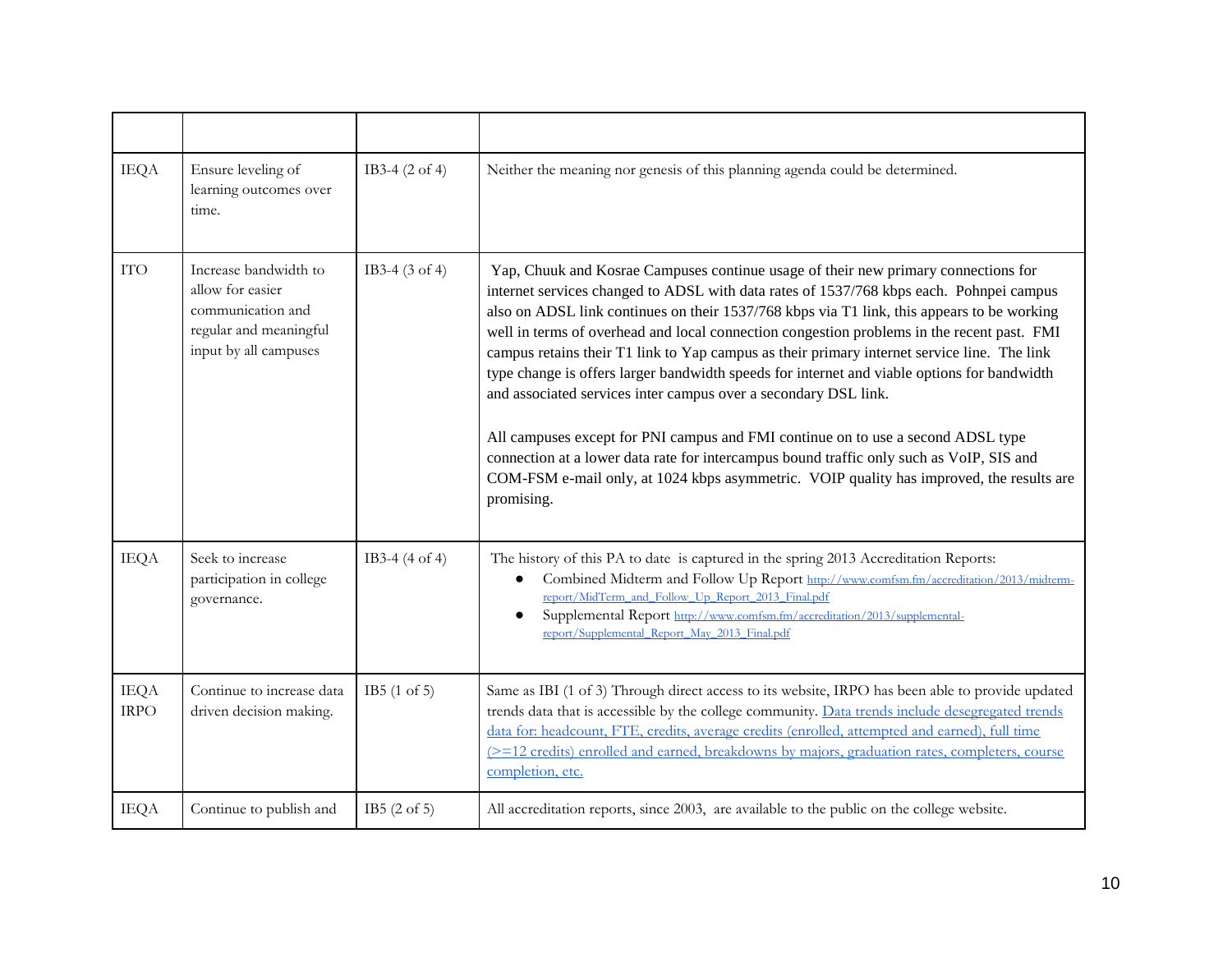|                            | communicate information<br>and reports on<br>institutional quality to<br>internal/external<br>stakeholders. |                           | http://www.comfsm.fm/?q=reports-archive The ALO communicated quality assurance issues<br>and successes to the college community via the community meetings held during the 2011-2012<br>and 2012-2013 Board of Regents meetings, site visits to all campuses 2011-2012 and 2012-2013,<br>government hearings, the college newsfeed and monthly all campus meetings. Additionally, in<br>2012 and 2013 informational articles were placed in the Kasehlelia Press. The ALO also generated<br>a public broadcast for Island Chat in Yap that aired for two weeks during February 2013.<br>The ALO, at all times adheres to the ACCJC Policy on the Role of Accreditation Liaison Officers. The<br>ALO regularly collaborates with the president, college units and the governance structure to<br>update internal stakeholders on quality assurance matters of importance, such as evolving<br>accreditation standards, USDE regulations and potential areas of deficiency that require attention.<br>The ALO reports, on behalf of the president, to the Board of Regents each quarter on quality<br>assurance matters, and includes attention to Standard IV.B.<br>However, Standard I.B.5 states, "The institution uses documented assessment results to<br>communicate matters of quality assurance to appropriate constituencies." To this end, IEQA is<br>working to develop a quick link on the college website to transparently report and share, in<br>layman terms, results of program assessments and student learning outcomes data by November<br>2013. We have modeled our forms on the approach taken by Los Medanos College<br>http://www.losmedanos.edu/programassessment/<br>http://www.losmedanos.edu/programassessment/BiologyDepartmentProgramAssessm<br>ent.asp |
|----------------------------|-------------------------------------------------------------------------------------------------------------|---------------------------|-------------------------------------------------------------------------------------------------------------------------------------------------------------------------------------------------------------------------------------------------------------------------------------------------------------------------------------------------------------------------------------------------------------------------------------------------------------------------------------------------------------------------------------------------------------------------------------------------------------------------------------------------------------------------------------------------------------------------------------------------------------------------------------------------------------------------------------------------------------------------------------------------------------------------------------------------------------------------------------------------------------------------------------------------------------------------------------------------------------------------------------------------------------------------------------------------------------------------------------------------------------------------------------------------------------------------------------------------------------------------------------------------------------------------------------------------------------------------------------------------------------------------------------------------------------------------------------------------------------------------------------------------------------------------------------------------------------------------------------------------------------------------------------|
|                            |                                                                                                             |                           | Following the California Community Colleges' Student Success Initiative: Student Scorecard,<br>IEQA will also establish a quick link to student achievement data from the College website by<br>November 2013.<br>http://scorecard.cccco.edu/scorecard.aspx<br>http://scorecard.cccco.edu/scorecardrates.aspx?CollegeID=421                                                                                                                                                                                                                                                                                                                                                                                                                                                                                                                                                                                                                                                                                                                                                                                                                                                                                                                                                                                                                                                                                                                                                                                                                                                                                                                                                                                                                                                         |
| <b>IEQA</b><br><b>IRPO</b> | Raise the profile of the<br>college through enhanced<br>research and reporting.                             | IB5(4 of 5)               | The quarterly reporting format has been revised to accommodate the new strategic plan 2013-<br>2018 and includes planning agendas, links to IEMP, and a revised data section tracking key<br>indicators.                                                                                                                                                                                                                                                                                                                                                                                                                                                                                                                                                                                                                                                                                                                                                                                                                                                                                                                                                                                                                                                                                                                                                                                                                                                                                                                                                                                                                                                                                                                                                                            |
| <b>IEQA</b><br><b>IRPO</b> | Conduct a formative<br>assessment of the                                                                    | IB6-7 $(1 \text{ of } 2)$ | A review of the impact of new policies for communication, governance is being undertaken to<br>determine first if the continuous improvement policy is still valid prior to any assessment.                                                                                                                                                                                                                                                                                                                                                                                                                                                                                                                                                                                                                                                                                                                                                                                                                                                                                                                                                                                                                                                                                                                                                                                                                                                                                                                                                                                                                                                                                                                                                                                         |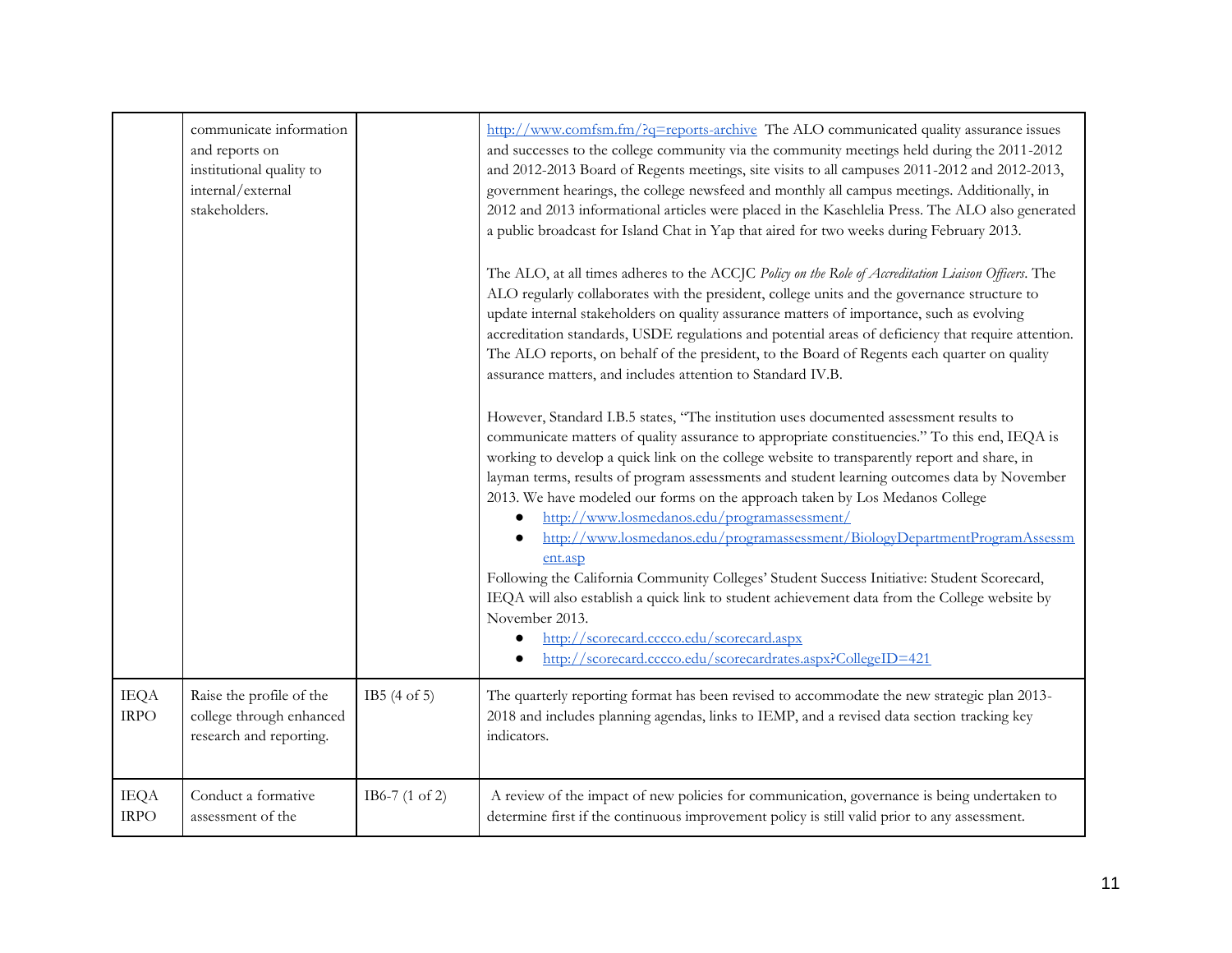|                            | continuous improvement<br>cycle.                                                                                                                                                                                                                                                                                                                                                                                                          |                    |                                                                                                                                                                                                                                                                                                                                                                      |
|----------------------------|-------------------------------------------------------------------------------------------------------------------------------------------------------------------------------------------------------------------------------------------------------------------------------------------------------------------------------------------------------------------------------------------------------------------------------------------|--------------------|----------------------------------------------------------------------------------------------------------------------------------------------------------------------------------------------------------------------------------------------------------------------------------------------------------------------------------------------------------------------|
| <b>IEQA</b><br><b>IRPO</b> | The college will improve<br>its tracking of the current<br>competency levels<br>required of its graduates<br>by:<br>Developing<br>processes and procedures<br>for the use of advisory<br>committees and their<br>evaluation.<br>Improving the<br>dissemination of research<br>findings and information<br>from employer surveys.<br>Using other<br>modes of obtaining<br>information on current<br>and future competency<br>requirements. | IIA2b(1 of 1)      | Updates - IRPO revised the employer survey for AY2013-14 to reflect the new strategic paln<br>2013-2018 and new Institutional Learning Outcomes (ILOs).                                                                                                                                                                                                              |
| <b>IEQA</b><br><b>ITO</b>  | The college will look at<br>mechanisms for<br>automation of its course<br>and program assessment,<br>and program review<br>system. The college web<br>site will provide access to<br>institutional, program,<br>and course level student<br>learning outcomes and                                                                                                                                                                         | IIA2e- $f(1$ of 1) | Progress on this PA is captured in the spring 2013 accreditation reports.<br>Combined Midterm and Follow Up Report http://www.comfsm.fm/accreditation/2013/midterm-<br>$\bullet$<br>report/MidTerm_and_Follow_Up_Report_2013_Final.pdf<br>Supplemental Report http://www.comfsm.fm/accreditation/2013/supplemental-<br>report/Supplemental_Report_May_2013_Final.pdf |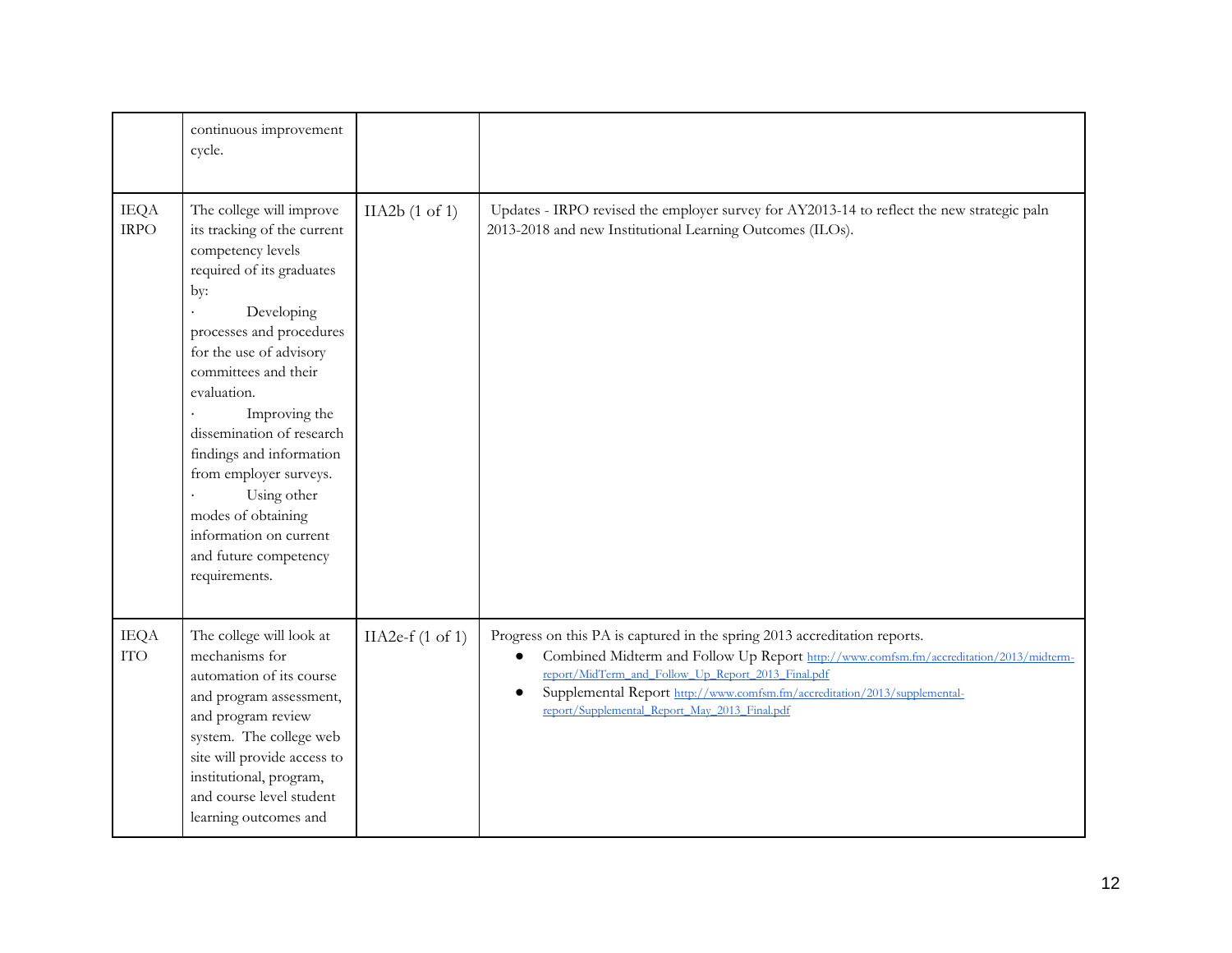|                            | assessment reports and<br>program reviews.                                                                                                                                                                                                                                                                                                                                                                                                                                                                                                                                       |                           |                                                                                                                                                                                                                                                                                                                                                                                                                                                                                                                                                                                   |
|----------------------------|----------------------------------------------------------------------------------------------------------------------------------------------------------------------------------------------------------------------------------------------------------------------------------------------------------------------------------------------------------------------------------------------------------------------------------------------------------------------------------------------------------------------------------------------------------------------------------|---------------------------|-----------------------------------------------------------------------------------------------------------------------------------------------------------------------------------------------------------------------------------------------------------------------------------------------------------------------------------------------------------------------------------------------------------------------------------------------------------------------------------------------------------------------------------------------------------------------------------|
| <b>IEQA</b><br><b>IRPO</b> | The college is currently<br>conducting both a project<br>to streamline programs<br>and services at the college<br>to meet changing<br>enrollment and economic<br>conditions as well as<br>developing an academic<br>master plan. Which<br>programs and services to<br>maintain eliminate or<br>significantly change is<br>considered in both<br>activities. The college will<br>adhere to the processes<br>and procedures<br>established in its<br>Curriculum Handbook<br>for programs that will be<br>eliminated or significantly<br>changed to minimize<br>impact on students. | IIA6b(1 of 1)             | A second prioritization of academic programs will be undertaken in spring 2014 and prioritization<br>of non-academic programs in spring 2015.<br>Updates - IRPO joined the program prioritization working group in preparation,<br>development, and rating of the programs using the program prioritization rating chart.<br>Assist in preparation of chart and teams assigned to go about the program<br>prioritization.<br>Several programs had been reviewed of program rating is ongoing. Results will<br>be available when all processes and team assignments are completed. |
| <b>IEQA</b><br><b>IRPO</b> | The college is currently<br>developing an academic<br>master plan. Once the<br>plan is completed, a<br>review will be conducted<br>of all academic program<br>missions, program goals,                                                                                                                                                                                                                                                                                                                                                                                           | IIA6 $c(1 \text{ of } 1)$ | The Integrated Educiaton Master Plan (IEMP) was completed in March 2013 and is avaialble on<br>the college website: http://www.comfsm.fm/vpia/misc/IEMP.pdf; &<br>http://www.comfsm.fm/vpia/misc/IEMPsheet.pdf. The academic program prioritization for<br>spring 2014 will include a review of program missions, goals and student learning outcomes.                                                                                                                                                                                                                            |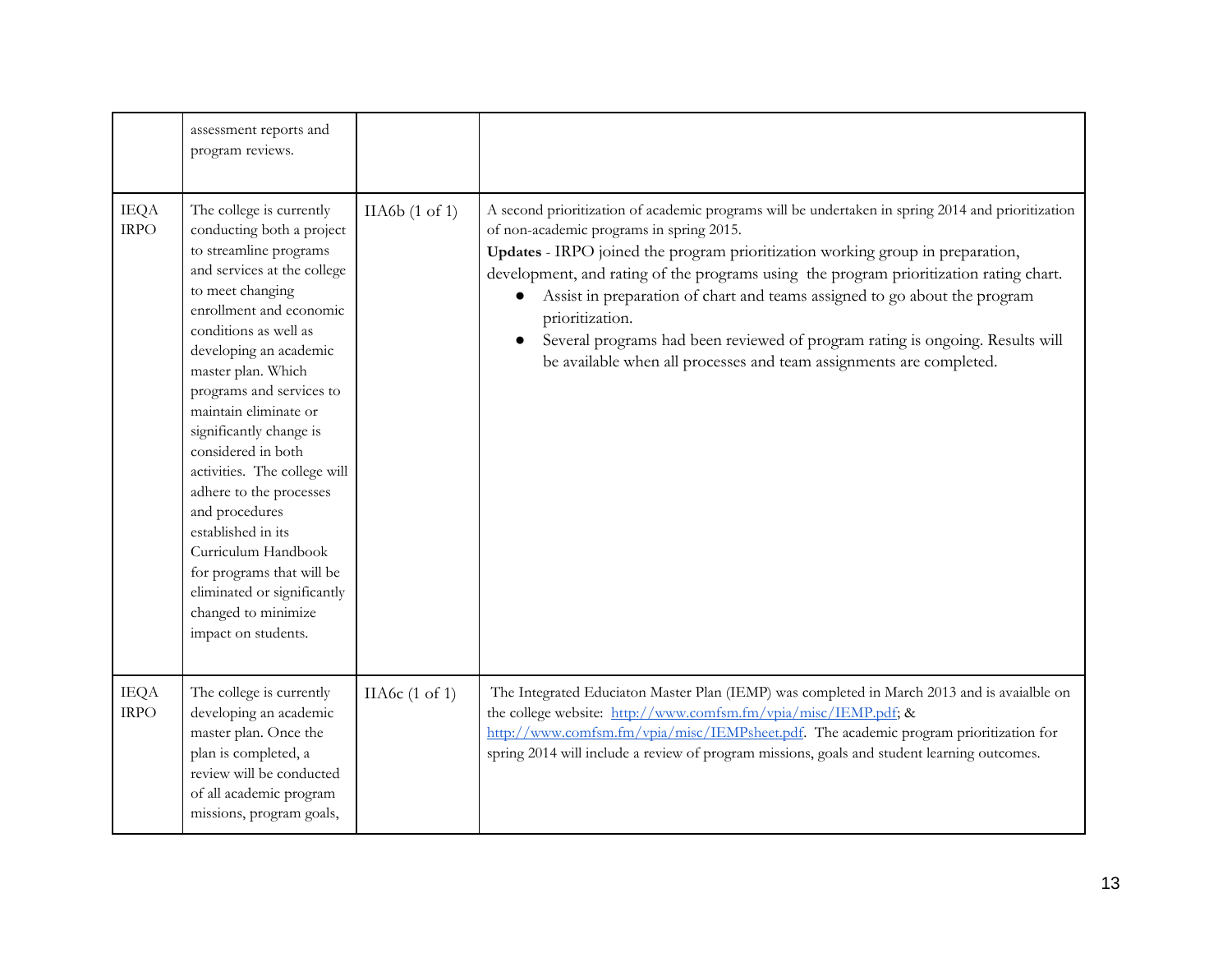|                            | and student learning<br>outcomes to ensure<br>consistency and integrity<br>in its publications.                                                                                                                                                                                                                                                  |                 |                                                                                                                                                                                                                                                                                                                                                                                                                                                                                                                                                                                                                                                                                                                                                                                                                                                                                                                                                                                                                                                                                          |
|----------------------------|--------------------------------------------------------------------------------------------------------------------------------------------------------------------------------------------------------------------------------------------------------------------------------------------------------------------------------------------------|-----------------|------------------------------------------------------------------------------------------------------------------------------------------------------------------------------------------------------------------------------------------------------------------------------------------------------------------------------------------------------------------------------------------------------------------------------------------------------------------------------------------------------------------------------------------------------------------------------------------------------------------------------------------------------------------------------------------------------------------------------------------------------------------------------------------------------------------------------------------------------------------------------------------------------------------------------------------------------------------------------------------------------------------------------------------------------------------------------------------|
| <b>IEQA</b><br><b>IRPO</b> | Supplemental training will<br>be provided to improve<br>the quality and<br>identification of<br>SMARTer<br>outcomes/objectives/stra<br>tegies and to aid in the<br>identification of<br>appropriate measures for<br>improvement and<br>assessment plans and<br>reports, with an emphasis<br>on linkages to<br>performance budget<br>development. | $IIB1$ (1 of 2) | <b>TracDat updates</b><br>IRPO conducted trainings and working sessions with requesting offices (non-<br>$\bullet$<br>academic). Trainings included assisting, tracking, and maintaining data inputting<br>process. The requesting offices were:<br><b>VPAS</b><br>Pohnpei Campus<br>IT Office<br><b>CRE</b><br>GoToMeeting session with CRE's State Cooperative Extension Service<br>(CES) and Agriculture Experiment Stations (AES).<br>Management workshop<br>FSM management training by consultant Dr. Watson of Watson<br>$\circlearrowright$<br>Training and Development Company based in Guam. IRPO Director<br>was identified by VPIEQA as a participant of the three day workshop<br>scheduled on April 8-10, 2014. The workshop was held at the MITC<br>rooms and the FSM-China Friendship Sports Center practice gym.<br>Topics were focused on:<br>Managing Employee Performance (MEP)<br>Setting and communication performance expectations<br>Deciding how to handle performance problems<br>Leadership Series<br>Improving employee work habits<br>The three day workshop |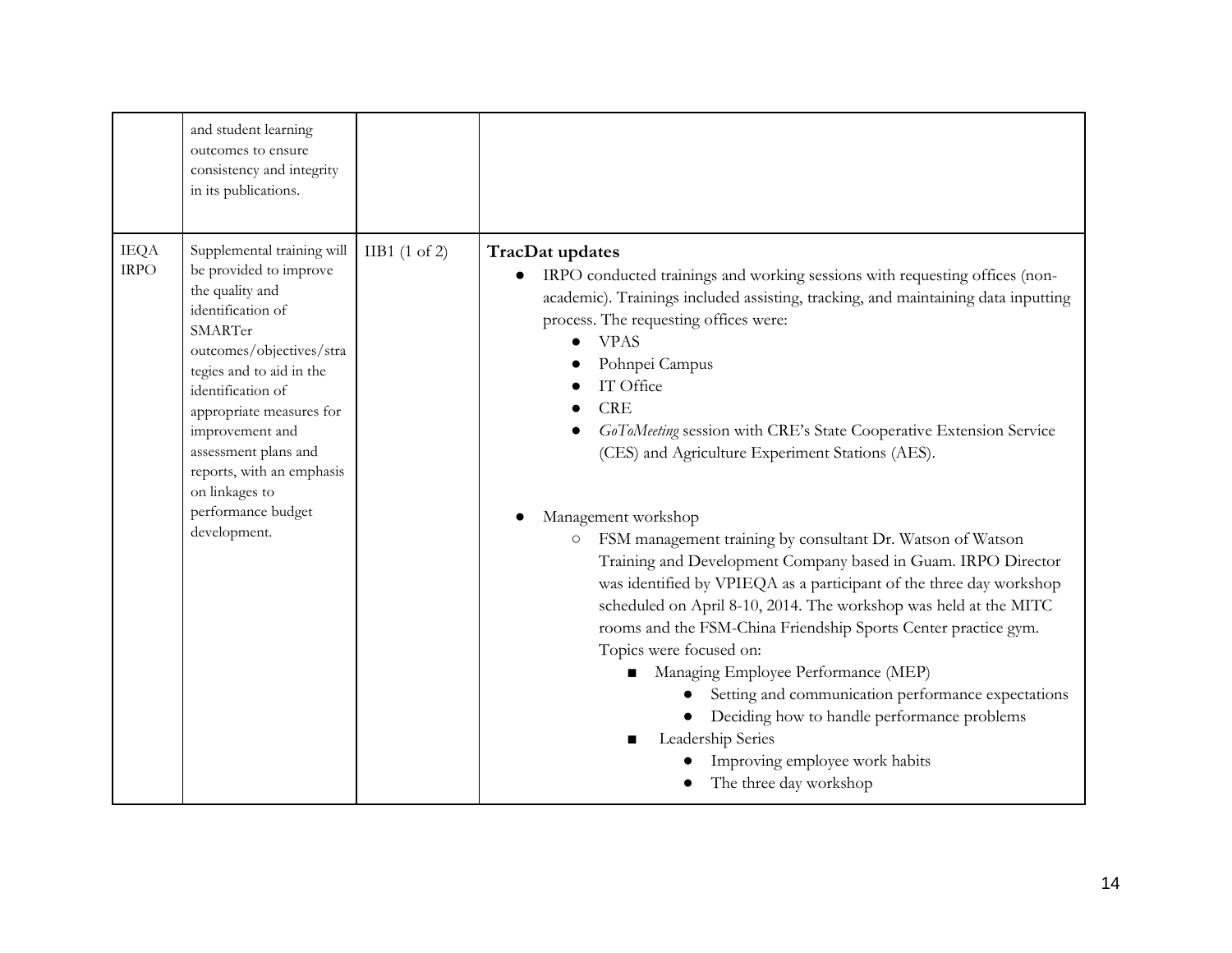| <b>IRPO</b>                | The college will<br>continually monitor and<br>analyze the effectiveness<br>of the COMET. All new<br>COMET test data will be<br>added into the SIS to<br>allow tracking of students<br>against COMET test data.<br>At least two previous<br>COMET administration<br>test data will be entered<br>into the SIS for analysis<br>purposes. | IIB3e $(1 \text{ of } 2)$ | OAR has responsibility for entry of COMET information into the SIS. IRPO will analysis and<br>track student success against COMET scores once the data is available.<br><b>IRPO</b><br>National Student Clearing House - Updates<br>Reviewing and awaiting data entry to be inputted by OARR |
|----------------------------|-----------------------------------------------------------------------------------------------------------------------------------------------------------------------------------------------------------------------------------------------------------------------------------------------------------------------------------------|---------------------------|----------------------------------------------------------------------------------------------------------------------------------------------------------------------------------------------------------------------------------------------------------------------------------------------|
| <b>ITO</b>                 | The college will start<br>developing an electronic<br>archive of hard copies of<br>students' records.                                                                                                                                                                                                                                   | IIB3f(1 of 1)             | Research continues, efforts to be in conjunction with official archive depository, the LRC                                                                                                                                                                                                   |
| <b>IEQA</b><br><b>IRPO</b> | The college will be<br>monitoring the IAP<br>process and conducting a<br>formal review/evaluation<br>of the college's<br>continuous improvement<br>cycle in spring/summer<br>2010. Appropriate action<br>and modifications will be<br>taken on the review                                                                               | IIB4 $(1 \text{ of } 1)$  | Monitoring of the IAP process has been automated through implementation of TracDat. Status<br>reports on implementation of IAP at the college will be compiled annually beginning in spring<br>2014.                                                                                         |
| <b>ITO</b>                 | To enable as many<br>members of the<br>Information                                                                                                                                                                                                                                                                                      | IIIC $(1 \text{ of } 3)$  | http://wiki.comfsm.fm/Committee Terms of Reference/INFORMATION COMMUNICAT<br><b>IONS TECHNOLOGY COMMITTEE</b>                                                                                                                                                                                |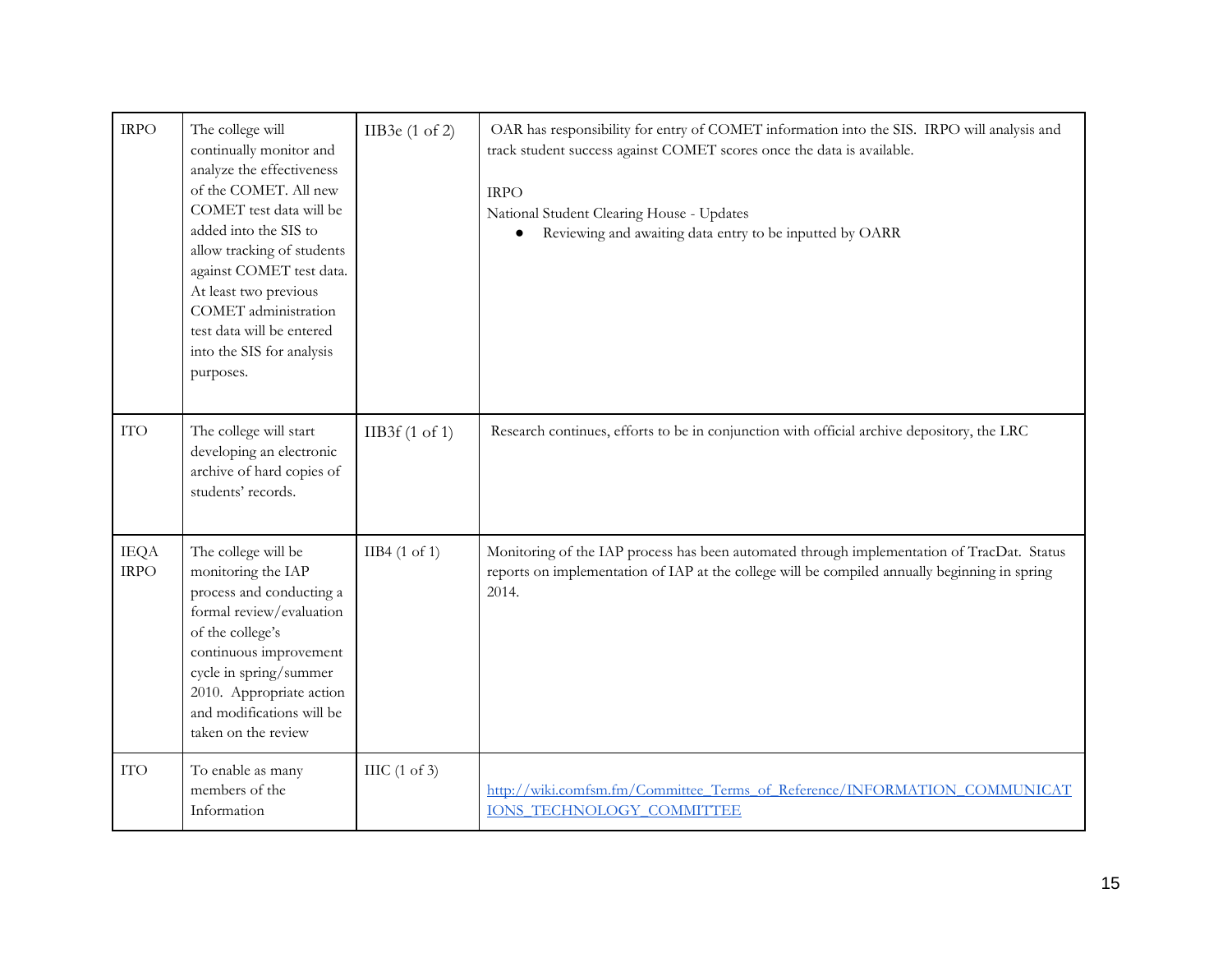|            | Communications<br>Technology Committee<br>(ICTC) to be present for<br>the decision-making and<br>planning process, the<br>chair of ICT committee<br>will call a meeting at least<br>twice each semester as<br>called for in the terms of<br>reference (TOR). |                          |                                                                                                                                                                                                                                                                                                                                  |
|------------|--------------------------------------------------------------------------------------------------------------------------------------------------------------------------------------------------------------------------------------------------------------|--------------------------|----------------------------------------------------------------------------------------------------------------------------------------------------------------------------------------------------------------------------------------------------------------------------------------------------------------------------------|
| <b>ITO</b> | The designated ICTC<br>subcommittee should<br>continue negotiations<br>with FSM Telecom to<br>improve the speed and<br>reliability of internet<br>connections. The faster<br>and more reliable<br>connections will improve<br>communications among<br>sites. | IIIC $(2 \text{ of } 3)$ | This responsibility now lies with IT. Negotiations for newest contract are complete. Future<br>changes are considered as needs and situations change. The current connectivity contract for<br>primary lines expire in three years. As needed links for other purposes as well as emergency<br>contingency are employed as well. |
| <b>ITO</b> | The ICTC membership<br>will be reviewed annually<br>with a goal of having<br>acceptably diverse<br>representation as<br>mandated by the TOR.                                                                                                                 | IIIC $(3 \text{ of } 3)$ | http://wiki.comfsm.fm/Committee Terms of Reference/INFORMATION COMMUNICAT<br><b>IONS TECHNOLOGY COMMITTEE</b>                                                                                                                                                                                                                    |
| <b>ITO</b> | New technology will<br>continue to be purchased                                                                                                                                                                                                              | $HIC1b$ (3 of 3)         | Purchase of student support technology in computer labs and in support of networks for those<br>labs continues on schedule.                                                                                                                                                                                                      |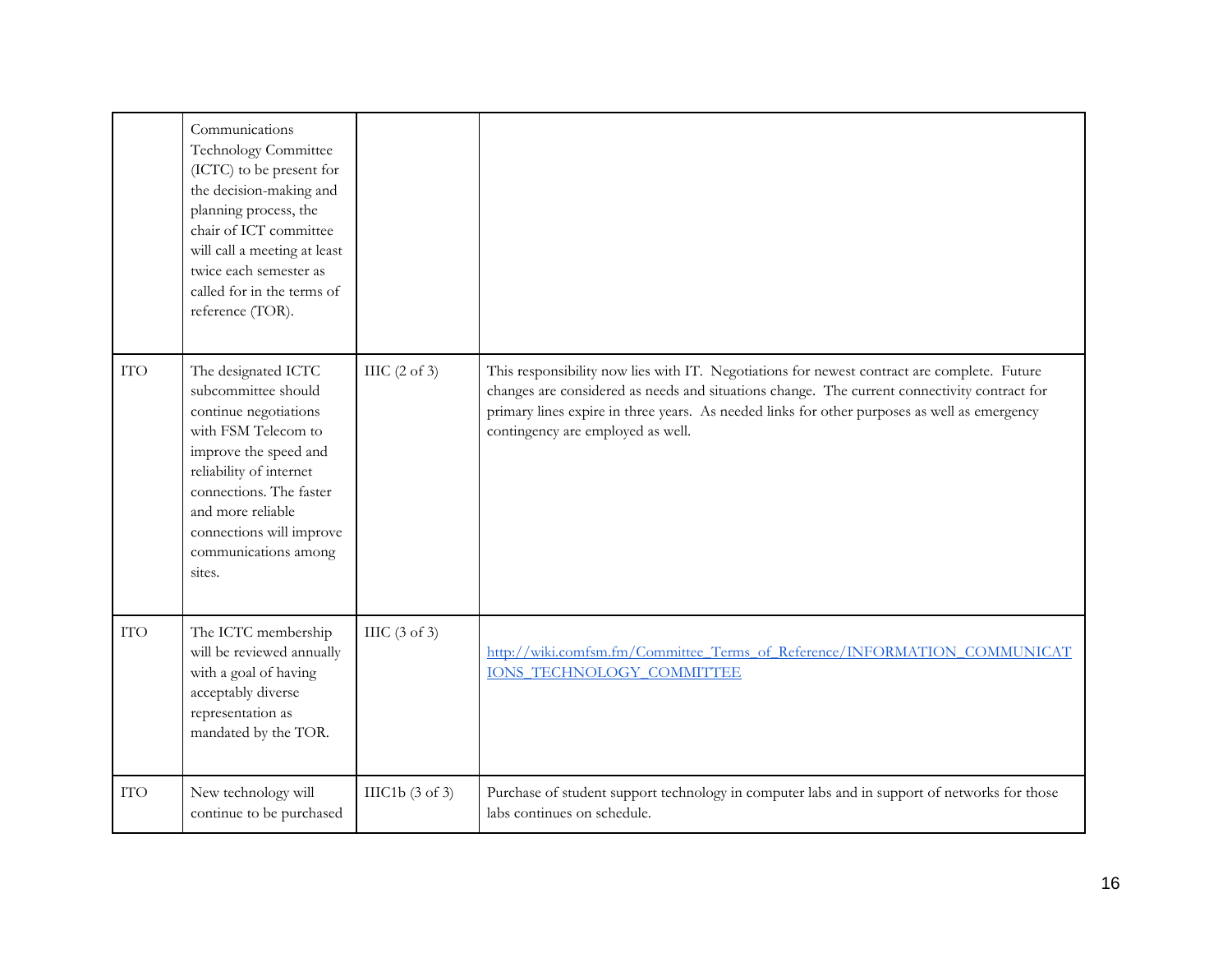|             | to replace or upgrade<br>older technology as<br>needed and as facilities<br>and funding allows<br>according to set schedules<br>for all computer training<br>laboratories and support<br>infrastructure. |                 |                                                                                                                                 |
|-------------|----------------------------------------------------------------------------------------------------------------------------------------------------------------------------------------------------------|-----------------|---------------------------------------------------------------------------------------------------------------------------------|
| <b>IRPO</b> | To evaluate the existing<br>budget process to ensure<br>efficiency of the college's<br>planning and resource<br>allocation.                                                                              | IIID1d (1 of 1) | A budget handbook was developed for the college in spring 2013. An assessment of the process<br>will be evaluated in fall 2014. |
| <b>ITO</b>  | To create a Business<br>Office webpage so that<br>financial reports can be<br>conveniently accessed by<br>the college community at<br>any time.                                                          | IIID2b(1 of 1)  | Business office information is part of the overall department of administrative services on the<br>official COM-FSM website.    |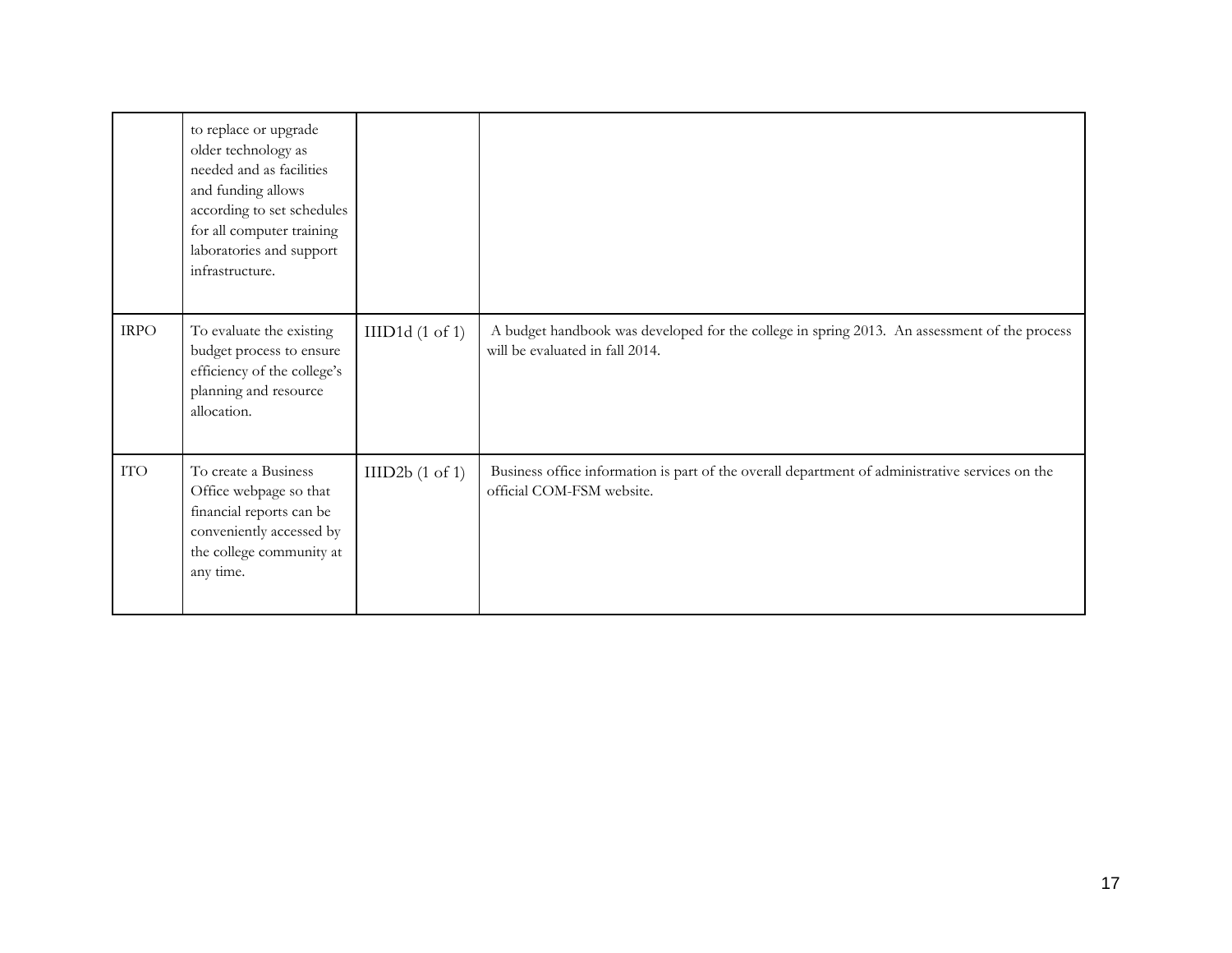### **Institutional Effectiveness Indicators Update[2]** *(dashboard approach)*

NOTE: IRPO will prepare recommendations on what should be reported each quarter, but generally this section is intended to be a quick overview of critical Institutional Effectiveness Indicators related to Students, Human Resources, Finances, Financial Aid, Facilities & Security, etc. **For example (what indicators to report on may vary from quarter to quarter)**:

Institutional Effectiveness Indicators

Students

- § Enrollment by campus, gender, state of origin, student type, etc.
- § Percent of students full time enrolled and earned 12 or more credits
- § Average students credits enrolled, attempted and earned
- § Percent of students in good academic standing
- § Enrollment by genders, state of origin and campus
- § Student/faculty ratios
- § Student success rates in ACE and General Education Programs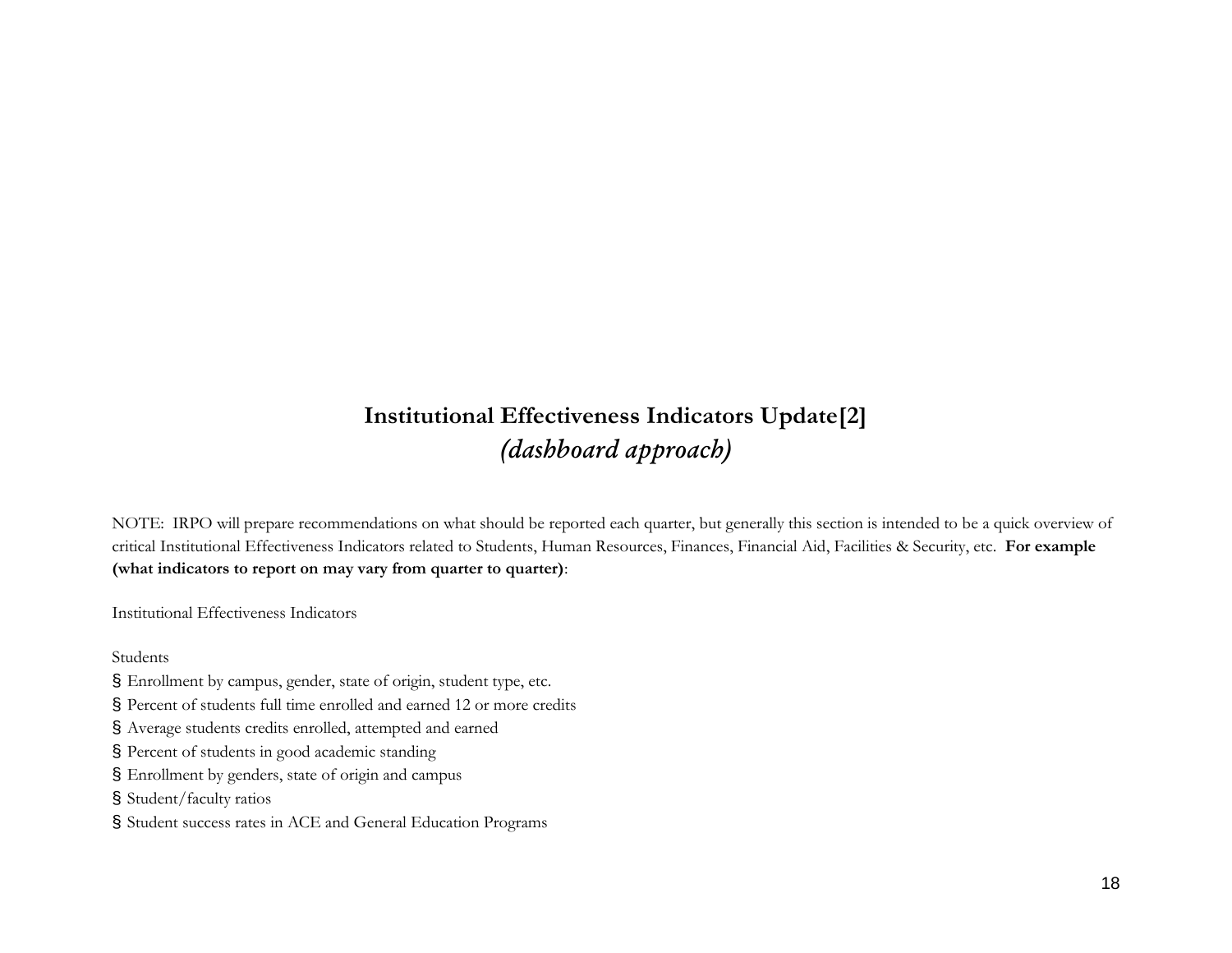§ Student success rates by campus and degree type § Resident Halls fill ratio § Average class size § Tutor and counseling contacts § LRC usage rates

§ Etc.

Financial Aid § Percent of students receiving financial aid § Percent of students on financial aid suspension § Percent of students receiving scholarships § Average financial aid received

Financial

§ Expenditures by funding sources (ESG, SEG, etc.) § Expenditures against strategic direction

§ Expenditures against cost category

Human Resources

§ Retention rates for faculty and staff

§ Faculty/staff by state of origin

§ Percent of filled positions

§ Instructional faculty work load

§ Student/student services staff ratio

Facilities & Security § Tracking of Total Cost of Ownership against targets § Summary of security incidents Assessment § Percent of program reviews completed